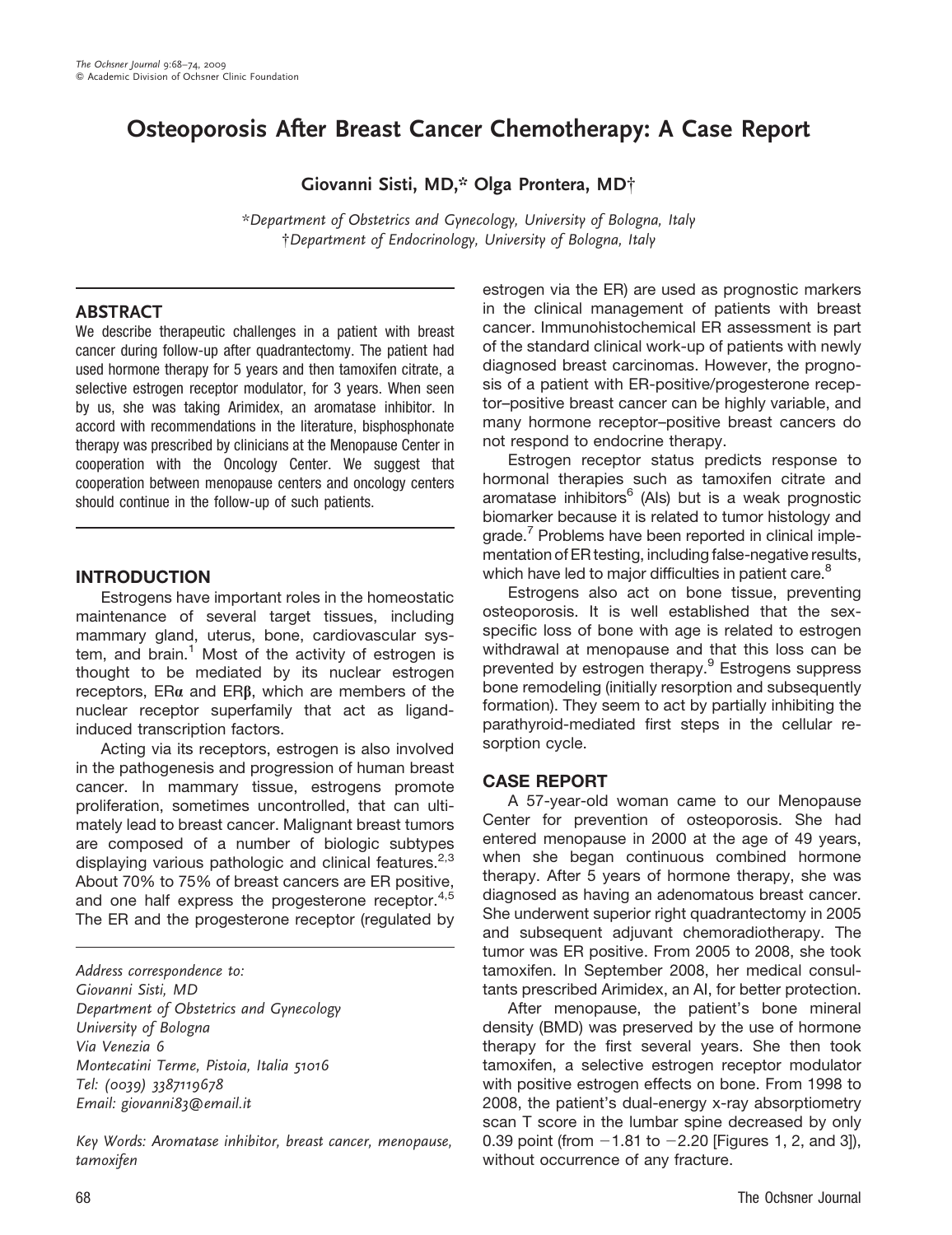F

u

45



Figure 1. The patient's dual-energy x-ray absorptiometry scan in 1998.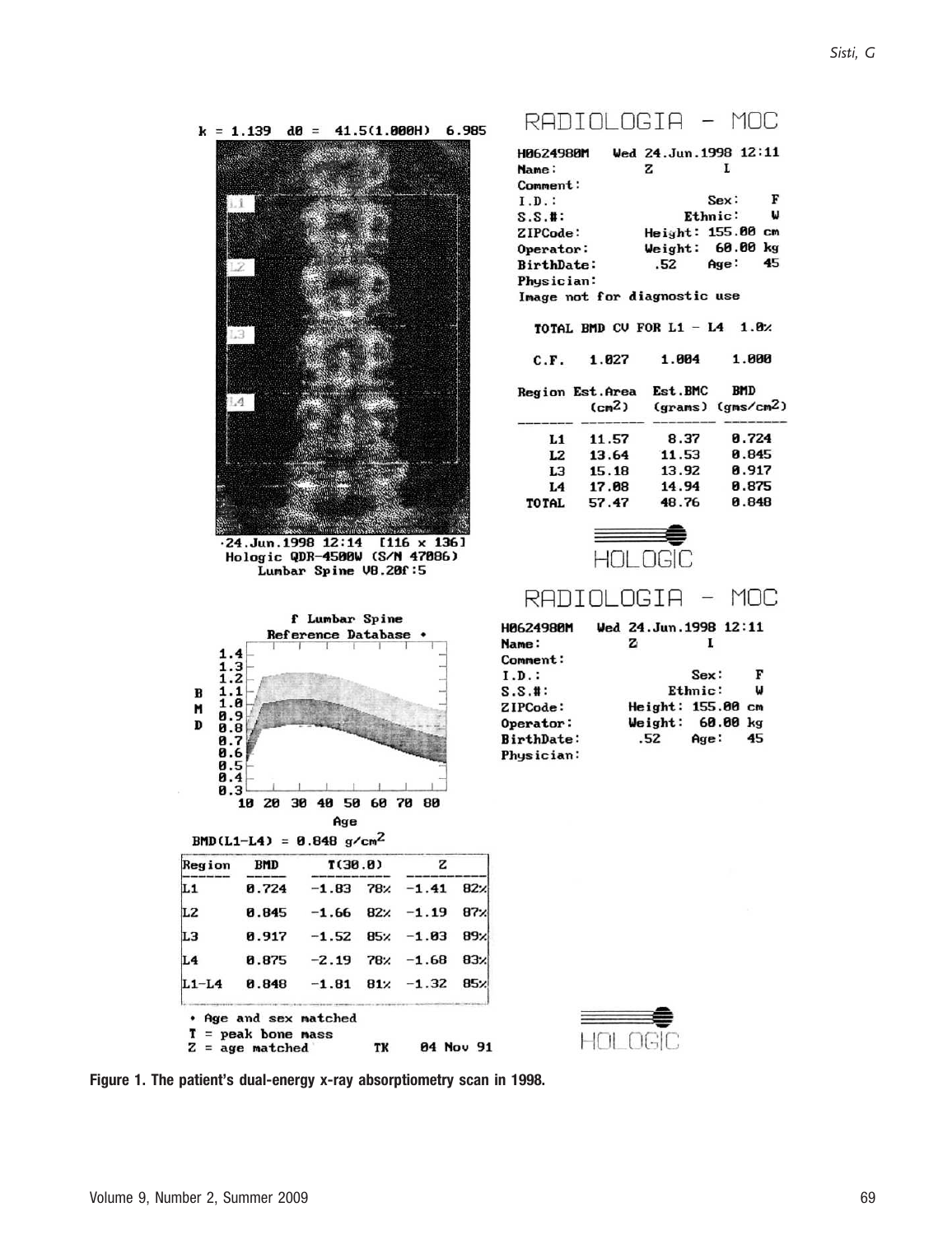

 $Z = age$  matched TK 04 Nov 91



Figure 2. The patient's dual-energy x-ray absorptiometry scan in 2002.

## RADIOLOGIA - MOC

 $\mathbf{z}$ 

 $.52$ 

1.005

L

Sex:

Age:

Ethnic:

Height: 165.00 cm  $Weight: 59.00 kg$ 

ter.ormonale

F

W

49

1.000

|                      | egion Est.Area<br>(c <sub>m</sub> 2) | Est.BMC               | <b>BMD</b><br>(grams) (gms/cm <sup>2</sup> ) |  |  |  |
|----------------------|--------------------------------------|-----------------------|----------------------------------------------|--|--|--|
| L1                   | 12.06                                | 8.74                  | 0.724                                        |  |  |  |
| L2                   | 12.54                                | 10.64                 | 0.849                                        |  |  |  |
| LЗ                   | 15.19                                | 14.14                 | 0.931                                        |  |  |  |
| L <sub>4</sub>       | 16.56                                | 14.55                 | 0.878                                        |  |  |  |
| TOTAL                | 56.36                                | 48.07                 | 8.853                                        |  |  |  |
| ≡≡<br><b>HOLOGIC</b> |                                      |                       |                                              |  |  |  |
|                      | RADIOLOGIA – MOC                     |                       |                                              |  |  |  |
| 04020C               |                                      | Tue 04.Jun.2002 10:02 |                                              |  |  |  |

| <b>H0604020C</b> |    | Tue 04.Jun.2002 10:02 |      |    |
|------------------|----|-----------------------|------|----|
| Name:            |    | z                     |      |    |
| Comment:         |    | ter.ormonale          |      |    |
| I.D.:            |    |                       | Sex: |    |
| $S.S.$ #:        |    | Ethnic:               |      | u  |
| ZIPCode:         |    | Height: 165.00 cm     |      |    |
| Operator:        | MS | Weight: 59.00 kg      |      |    |
| BirthDate:       |    | .52                   | Age: | 49 |
| Physician:       |    |                       |      |    |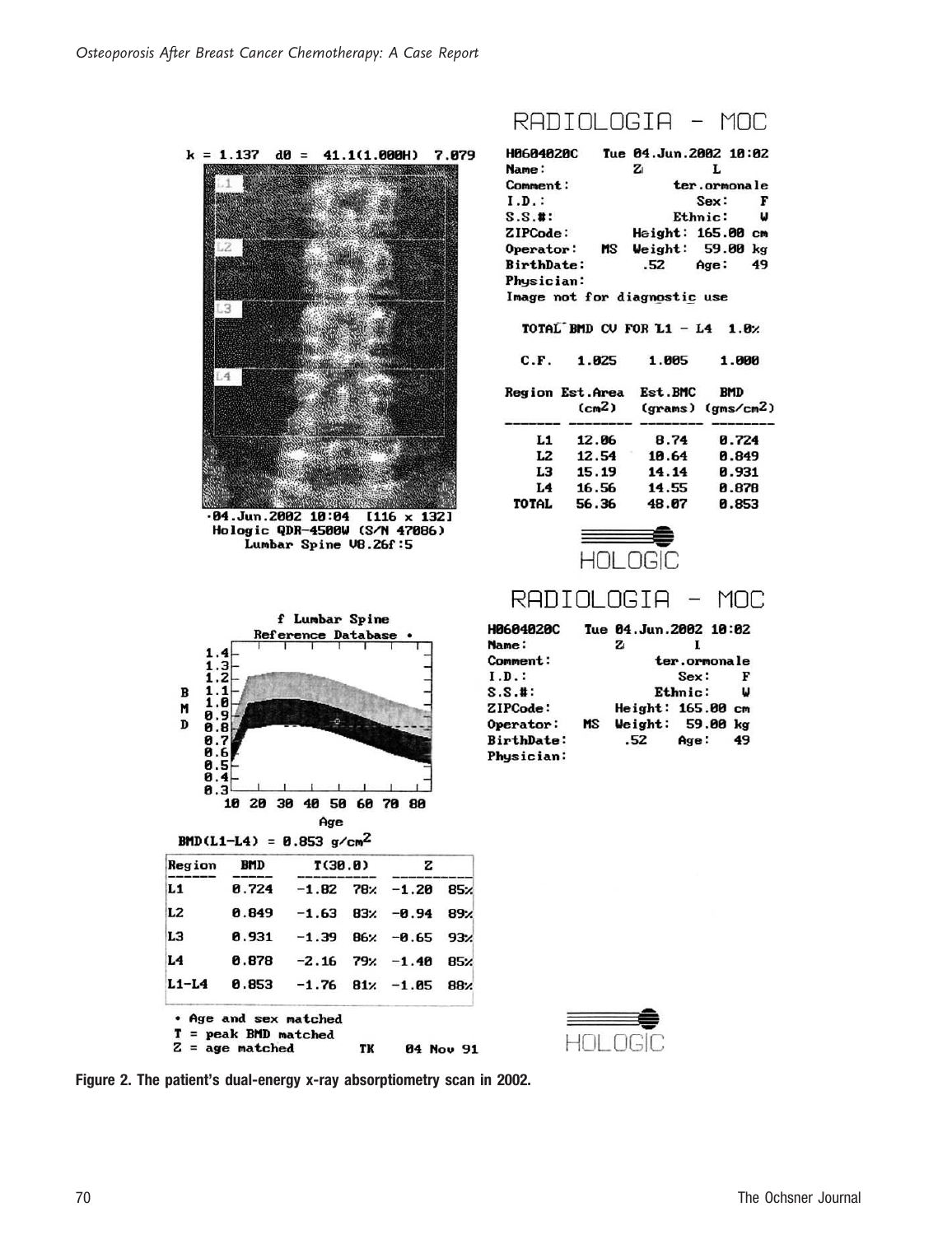#### Dip. Diagnostica **U.O.Medicina Nucleare Ospedale Direttore Paziente:** Z  $, L$ ID ambulatorio: Data di nascita: /1952 55, anni **Medico mandante:** Altezza / Peso: 155,0 cm 62,0 kg **Misurato:** 30/06/2008  $(11, 30)$ 11.47.49 Sesso / Etnia: Donna Bianco Analizzato: 30/06/2008 11.49.52  $(11, 30)$  $L1$  $L2$  $L3$  $L4$ Immagine non a fini diagnostici. Immagine non a fini diagnostici. Riferimento densitometria: Colonna AP L1-L4<br>BMD (g/cm<sup>2</sup>) T-Score GA Riferimento densitometria: DualFemur Intero<br>BMD (g/cm<sup>2</sup>) T-Score GA BMD (g/cm<sup>2</sup>)  $\frac{1,42}{1,30}$  Normale  $\overline{2}$ 1,24  $\overline{2}$ 1,30  $\mathbf{1}$ 1,12 1  $1,18$ 1.00  $\mathbf{0}$  $\mathbf 0$ Destro 1,06  $-1$ 0,88 -1 0,76 Osteopenia Osteopenia 0,94  $-2$  $-2$ 0,82  $-3$ 0,64  $-3$ Sinistro 0,70 -4  $0,52$ -4 0,58  $-5$  $0,40$  $-5$ 20 30 40 50 60 70 80 90 100 20 30 40 50 60 70 80 90 100 Età (anni) Età (anni)  $1,6$  $2,7$ 11 **BMD** Giovane adulto Pari età **Classificazione OMS** Regione  $(g/cm<sup>2</sup>)$ T-Score Z-Score Colonna AP L1-L4 0,915  $-2,2$  $-1,0$ Osteopenia DualFemur Intero Sinistro 0,727  $-2,3$  $-1,6$ Osteopenia Destro 0,756  $-2,0$  $-1,4$ <br> $-1,5$ Osteopenia  $0,741$ Media  $-2.2$ Osteopenia Differenza 0,029  $0.2$  $0,2$ 1 - Statisticamente, il 68% delle scansioni ripetute rientra in DS = 1 (± 0,010 g/cm<sup>2</sup> per Colonna AP L1-L4); (± 0,010 g/cm<sup>2</sup> per DualFemur Intero Media) 2 - Italia (età 20-40) Colonna AP Popolazione di riferimento (v110); Italia (età 20-40) Femore Popolazione di riferimento (v110)

3 - Colonna AP Pari età peso (donne 25-100 kg), etnia; DualFemur Pari età peso (donne 25-100 kg), etnia

6 - BMD standard per Intero Destro pari a 709 mg/cm<sup>2</sup>, Intero Sinistro pari a 680 mg/cm<sup>2</sup>,

DualFemur Intero Media differenza T-Score pari a 0,2. Asimmetria: Nessuno.

11 - Organizzazione mondiale della Sanità - Definizione dell'osteoporosi e dell'osteoporio e dell'osteoporia per le donne Caucasiche: Normale = T-Score a o al di sopra di -1,0 DS; Osteopenia =<br>T-Score tra -1,0 e -2,5 DS; O

Stampato: 30/06/2008 11.50.24 (11,30); Nome file: ths93k7uz.dfx; Colonna AP; 22,2:%Grasso=35,2%; Modalità scansione: Standard 37,0 µGy; Femore destro;<br>16,9:%Grasso=31,5%; Angolo collo (gradi)= 55; Confermare che la separaz



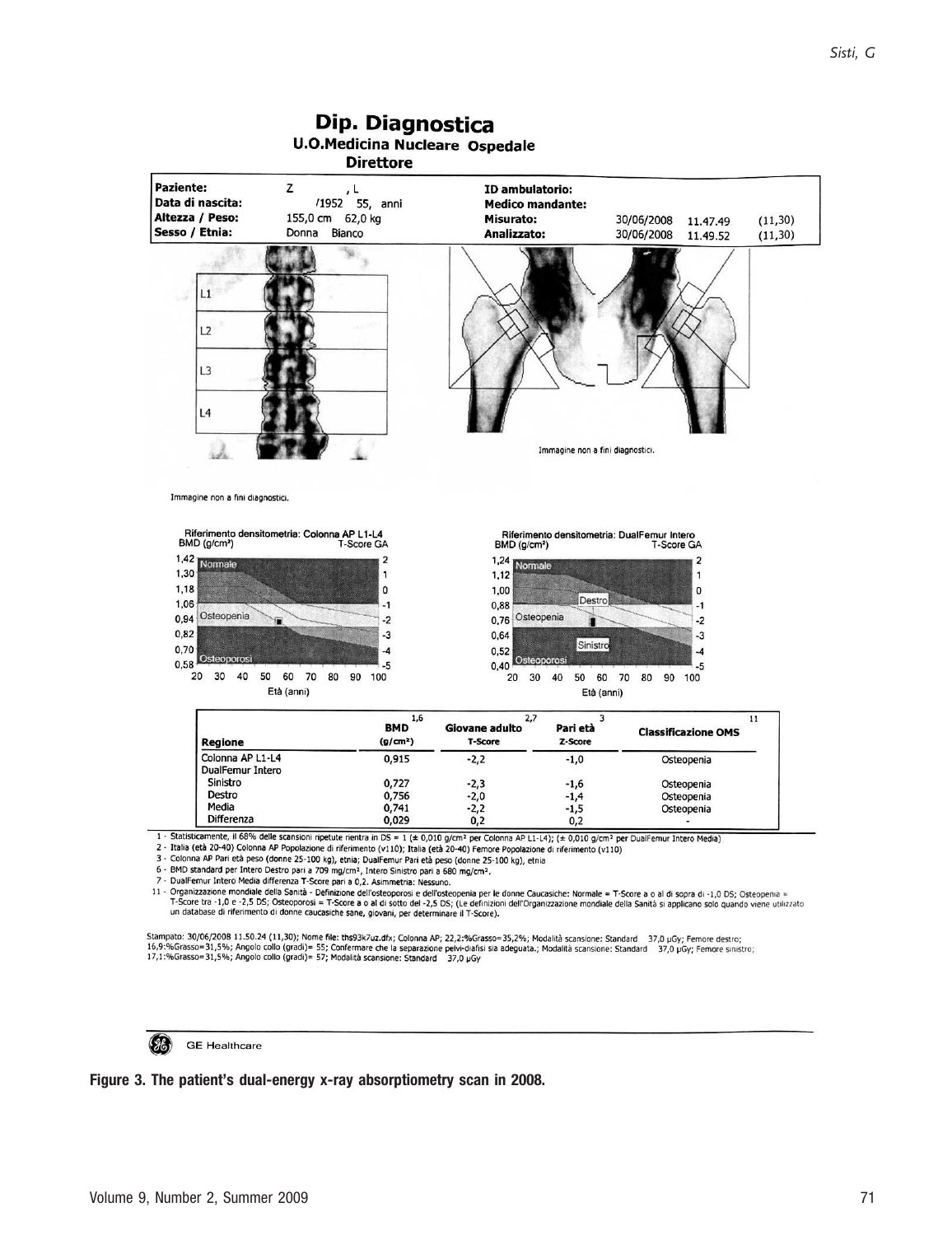Her current Arimidex regimen lacks estrogen action on bone. She is at high risk for osteoporosis with the combined natural hypoestrogen condition of menopause and the pharmacologic antiestrogen effect of AIs on bone. Therefore, we prescribed bisphosphonate therapy for bone protection in the patient.

## **DISCUSSION**

Tamoxifen is in a class of medications known as antiestrogens. As a selective estrogen receptor modulator, it blocks the activity of estrogen in the breast and has been the standard adjuvant endocrine therapy for hormone receptor–positive early breast cancer for the past 30 years. However, there is definitive evidence that long-term use of tamoxifen is associated with serious adverse effects.<sup>10</sup> Because of their superior efficacy over tamoxifen, newer agents such as the third-generation AIs letrozole, anastrozole, and exemestane are established therapies for the treatment of advanced breast cancer.<sup>11</sup> The Als act on aromatase; this is a cytochrome P450 enzyme complex that catalyzes the conversion of androgens to estrogens. These properties cause significantly increased bone loss; indeed, AIs inhibit endogenous production of estrogen by 50% to 90%.<sup>12</sup>

In addition to antiestrogenic effects, tamoxifen acts as an estrogen agonist in some tissues, which can lead to serious adverse effects unassociated with the Als that prevent estrogen biosynthesis.<sup>13</sup> In particular, adverse events that are more frequent with adjuvant AI therapy compared with tamoxifen include arthralgia and myalgia, bone loss, and effects on the cardiovascular system and blood lipids. The effects of AIs on bone are predictable and may be easily managed, where necessary, with bisphosphonates. The AIs are now recommended as the preferred therapy by national and international guidelines.<sup>14</sup>

A randomized controlled study<sup>15</sup> compared a switch to exemestane vs continuation of tamoxifen in the adjuvant treatment of postmenopausal breast cancer. Results showed that tamoxifen preserves bone in postmenopausal women but that AIs accelerate bone loss and increase fracture risk.

A recent study<sup>16</sup> evaluated the effects of exemestane on bone turnover markers and on BMD. The data suggested that switching postmenopausal women from tamoxifen to exemestane causes a marked increase in bone turnover markers, with a consequent reduction in BMD.

A retrospective longitudinal study<sup>17</sup> of a large cohort of patients with breast cancer assessed the association between AIs and treatment-related bone loss in a large managed care population of women with breast cancer. Results demonstrated that AI therapies carry an increased risk of bone loss and that monitoring and treatment management strategies to reduce bone loss risk are warranted in women receiving an AI for breast cancer.

Most fractures occur in osteopenic women who are prescribed AIs. Current guidelines advocate BMD measurement in all patients receiving AIs, with selective use of antiresorptive therapy in osteoporotic women (T score exceeding  $-2.5$ ), as Als block estrogen production in peripheral tissues and the third-generation AIs anastrozole, letrozole, and exemestane reduce circulating estrogen levels, leading to accelerated bone loss and increased risk of fracture.<sup>18</sup> Indeed, the use of AIs increases bone turnover and induces bone loss at sites rich in trabecular bone at an average rate of 1% to 3% per year, increasing the incidence of fracture compared with that seen during tamoxifen use.<sup>19</sup> Therefore, emerging evidence supports concomitant use of bisphosphonates in all women taking AIs to prevent fracture and breast cancer recurrence.

The rate of bone loss in women who experience premature menopause before the age of 45 years or who are receiving ovarian suppression therapy is accelerated by the concomitant use of AIs. These patients are considered to be at high risk of clinically important bone loss and should have a baseline dualenergy x-ray absorptiometry assessment of BMD. The treatment initiation recommendations are based on a combination of risk factors for osteoporotic fracture and BMD levels and suggest the use of bisphosphonates in combination with a healthy lifestyle and an adequate intake of calcium and vitamin  $D^{20}$  to prevent cancer treatment–induced bone loss in patients receiving long-term adjuvant breast cancer therapy.

Bisphosphonates act by inhibiting osteoclastic bone resorption. They have been shown to increase BMD and to reduce fracture risk in postmenopausal women with established osteoporosis.<sup>21</sup>

The Zometa/Femara Adjuvant Synergy Trial<sup>22</sup> found that the potent bisphosphonate zoledronic acid is efficacious in reducing bone loss in premenopausal women receiving combination adjuvant hormone therapy (goserelin [a gonadotropin-releasing hormone agonist] plus an AI or tamoxifen). In that study, postmenopausal women with stages I to IIIa ERpositive and/or progesterone receptor–positive breast cancer starting letrozole therapy were randomized to receive upfront zoledronic acid or delayed zoledronic acid. At 6 months, the first group showed a mean increase of 1.55% in lumbar spine (L1-L4) BMD compared with a mean decrease of 1.78% among women in the second group, resulting in a difference of 3.33% between the groups. Indeed, combining the anticancer efficacy of letrozole with the bone-protec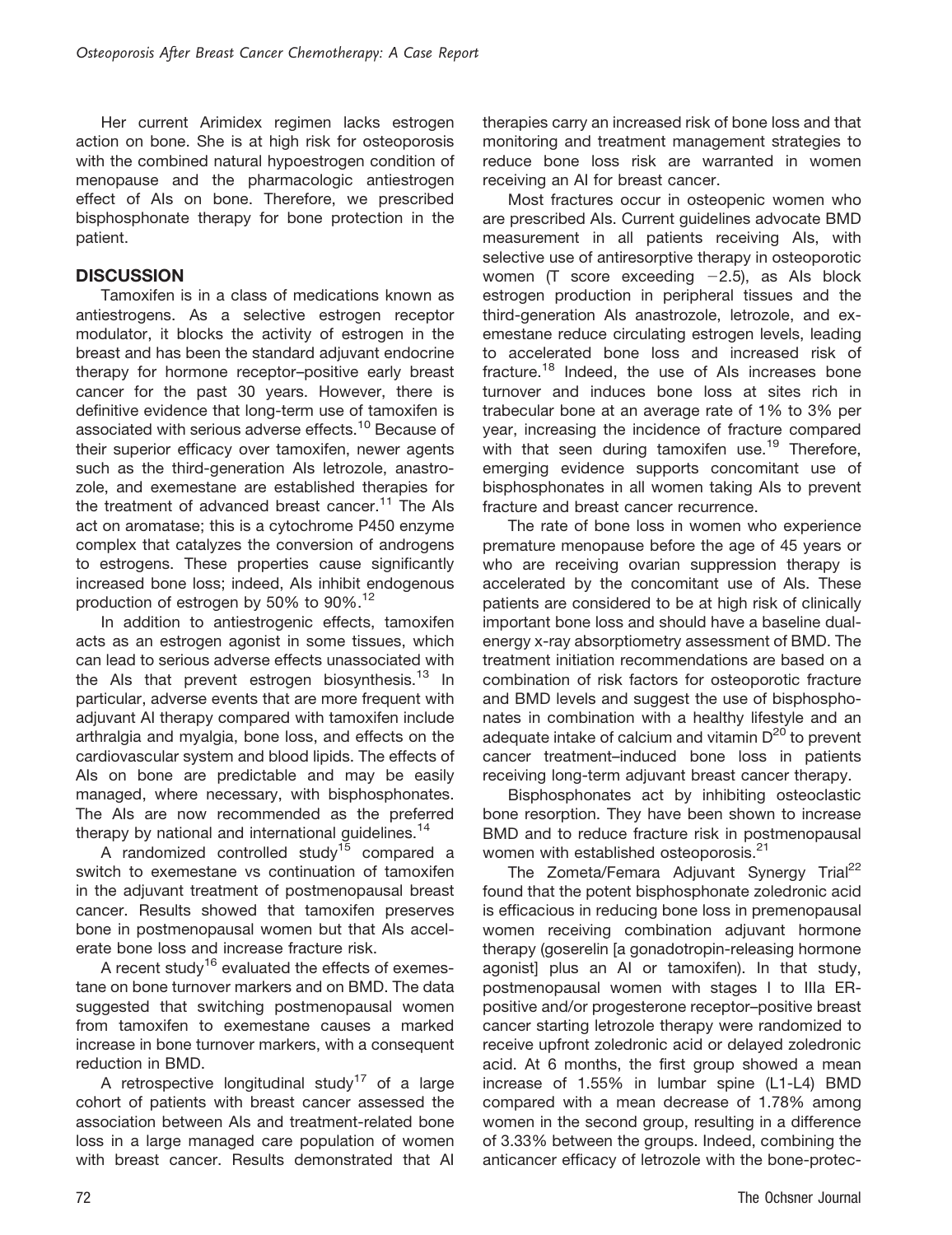tive effects of zoledronic acid may be a successful treatment in this setting.

Breast cancer survival is inversely related to body mass index, but previous investigations have not included large numbers of older women, to our knowledge. For example, a recent US study investigated the association between body mass index and mortality after breast cancer diagnosis in a cohort of older women of white race/ethnicity enrolled in the Study of Osteoporotic Fractures.<sup>23</sup> Results showed that the effect of increased body mass index on risk of mortality after breast cancer varied by age. These results differfrom those observed among populations of younger postmenopausal breast cancer survivors.24

The Marburg Breast Cancer and Osteoporosis Trial<sup>25</sup> case-control study of 2492 women (mean  $\pm$  SD age, 54.4  $\pm$  10.3 years) elucidated the relationship between breast cancer and bone mass as ascertained by ultrasonometric measurements and investigated endogenous and exogenous exposure to estrogen. Estrogen is important in the pathophysiology of breast and bone, and cumulative exposure to estrogen may explain the link between breast cancer and bone mass. This study showed that T scores and Z scores were significantly higher in women with breast cancer and that they had a higher body mass index, were older at menopause, and had been exposed to estrogen longer than control women. In addition, the ultrasonometric variables speed of sound and stiffness index were higher in women with incident breast cancer than in healthy control subjects. Women with speed of sound and T scores in the higher quartiles generally have greater risk of breast cancer than women in the lowest quartile, but this study found no association between higher ultrasonometric variables and cancer-specific characteristics in patients.

Another US retrospective study $^{26}$  confirmed these findings in male breast cancer. Among the medical conditions examined in that study, increased male breast cancer risk was associated with a history of a bone fracture (relative risk, 2.20). The study demonstrated the commonalities with female breast cancer and affirmed the importance of hormonal mechanisms.

Another study<sup>27</sup> found that bone mass was a predictor of invasive ER-positive breast cancer. The Multiple Outcomes of Raloxifene Evaluation trial evaluated the relationship between bone mass and risk of breast cancer and determined the effect of raloxifene hydrochloride therapy on breast cancer incidence in women categorized as having low bone mass or osteoporosis. The investigators concluded that raloxifene treatment reduced the risk of invasive and ER-positive breast cancers in women with low bone mass and in women with osteoporosis.

The overall therapeutic index of AIs seems superior to that of tamoxifen, with improved efficacy and a better toxicity profile.<sup>28</sup> The use of Als improves survival in breast cancer patients, despite adversely affected bone health. Indeed, adjuvant hormonal therapy for patients with endocrine-sensitive breast cancer has been dominated for several decades by the ''gold standard'' of tamoxifen.

In conclusion, it is important to prescribe bisphosphonates when switching patients' adjuvant therapy from tamoxifen to Arimidex. Menopause centers should work together in collaboration with oncology centers to integrate competencies for maximally effective follow-up of their patients.

### **REFERENCES**

- 1. Nagai MA, Brentani MM. Gene expression profiles in breast cancer to identify estrogen receptor target genes. Mini Rev Med Chem. 2008;8(5):448–454.
- 2. Nguyen PL, Taghian AG, Katz MS, et al. Breast cancer subtype approximated by estrogen receptor, progesterone receptor, and HER-2 is associated with local and distant recurrence after breastconserving therapy [published correction appears in J Clin Oncol. 2008;26(18):3110]. J Clin Oncol. 2008;26(14):2373–2378.
- 3. Carey LA, Perou CM, Livasy CA, et al. Race, breast cancer subtypes, and survival in the Carolina Breast Cancer Study. JAMA. 2006;295(21):2492–2502.
- 4. Nadji M, Gomez-Fernandez C, Ganjei-Azar P, Morales AR. Immunohistochemistry of estrogen and progesterone receptors reconsidered: experience with 5,993 breast cancers. Am J Clin Pathol. 2005;123(1):21–27.
- 5. Ibrahim M, Dodson A, Barnett S, Fish D, Jasani B, Miller K. Potential for false-positive staining with a rabbit monoclonal antibody to progesterone receptor (SP2): findings of the UK National External Quality Assessment Scheme for Immunocytochemistry and FISH highlight the need for correct validation of antibodies on introduction to the laboratory. Am J Clin Pathol. 2008;129(3):398–409.
- 6. Clinical practice guidelines for the use of tumor markers in breast and colorectal cancer: adopted on May 17, 1996 by the American Society of Clinical Oncology. J Clin Oncol. 1996;14(10):2843–2877.
- 7. Anderson WF, Chatterjee N, Ershler WB, Brawley OW. Estrogen receptor breast cancer phenotypes in the Surveillance, Epidemiology, and End Results database. Breast Cancer Res Treat. 2002;76(1):27–36.
- 8. Hede K. Breast cancer testing scandal shines spotlight on black box of clinical laboratory testing. J Natl Cancer Inst. 2008;100(12):836–837, 844.
- 9. Yang TS, Chen YJ, Liang WH, et al. A clinical trial of 3 doses of transdermal 17b-estradiol for preventing postmenopausal bone loss: a preliminary study. J Chin Med Assoc. 2007;70(5):200-206.
- 10. Hadji P. Menopausal symptoms and adjuvant therapy-associated adverse events. Endocr Relat Cancer. 2008;15(1):73–90.
- 11. Gradishar WJ. Safety considerations of adjuvant therapy in early breast cancer in postmenopausal women. Oncology. 2005;69(1):1–9.
- 12. Folkestad L, Bjarnason NH, Bjerregaard JK, Brixen K. The effect of aromatase inhibitors on bone metabolism. Basic Clin Pharmacol Toxicol. 2009;104(1):3–10.